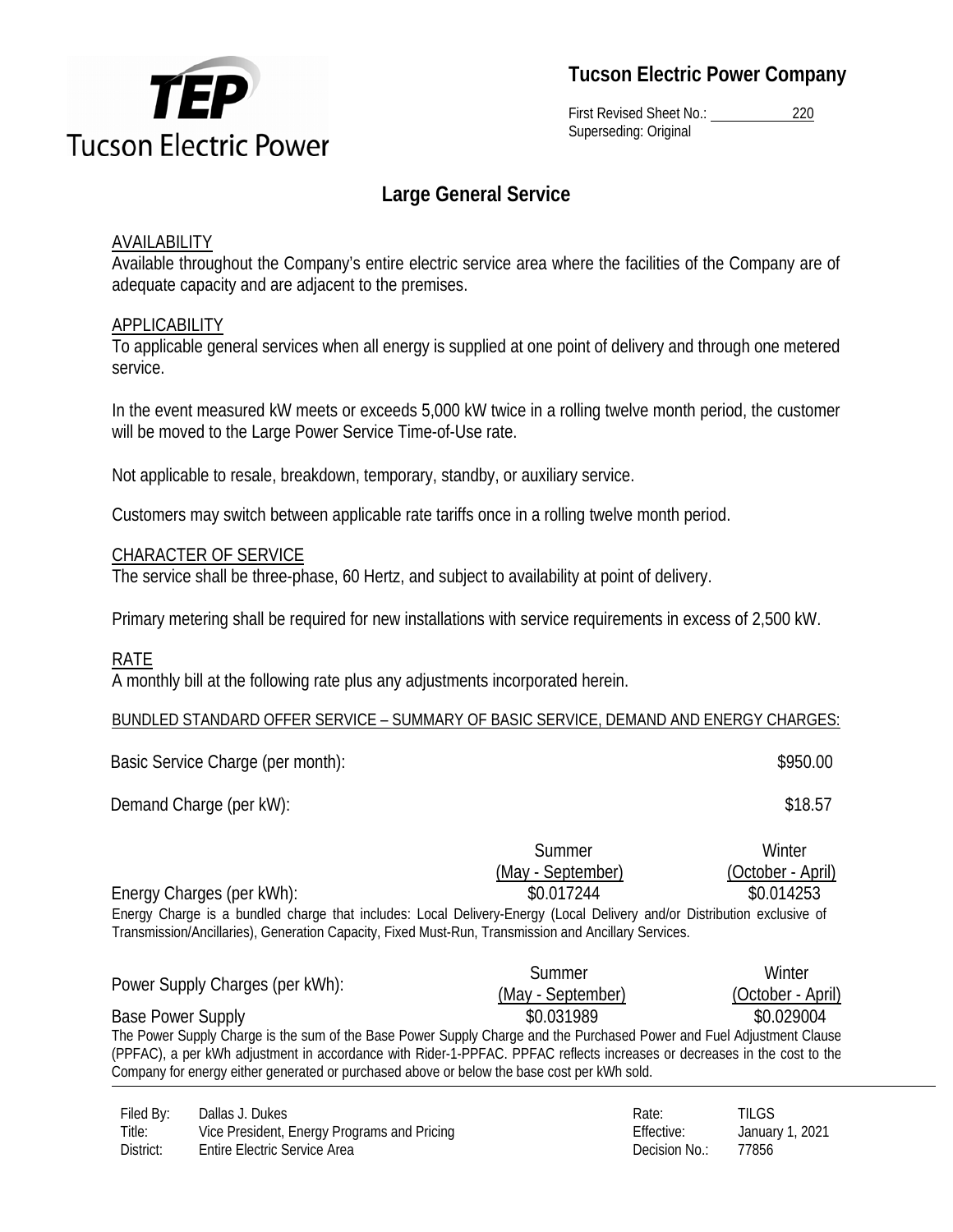# **Tucson Electric Power Company**



First Revised Sheet No.: 220 - 1 Superseding: Original

# BILLING DEMAND

The monthly billing demand shall be the greatest of the following:

- 1. The greatest measured 15 minute interval demand read of the meter during all hours of the billing period;
- 2. 75% of the greatest demand used for billing purposes in the preceding 11 months;
- 3. The contract capacity or 200 kW, whichever is greater.

The Company reserves the right to require a Customer to install equipment to maintain an acceptable power factor at the Customer's expense.

The Company may require a written contract with a minimum contract demand and a minimum term of contract.

# PRIMARY SERVICE

Where service is taken at primary voltage will be subject to a primary discount of 20.6 cents per kW per month on the billing demand each month.

# DIRECT ACCESS

A Customer's Direct Access bill will include all unbundled components except those services provided by a qualified third party. Those services may include Metering (Installation, Maintenance and/or Equipment), Meter Reading, Billing and Collection, Transmission and Generation. If any of these services are not available from a third party supplier and must be obtained from the Company, the rates for Unbundled Components set forth in this tariff will be applied to the customer's bill.

### FOR DIRECT ACCESS: ARIZONA INDEPENDENT SCHEDULING ADMINISTRATOR (AZISA) CHARGE

A charge per kWh shall, subject to FERC authorization, be applied for costs associated with the implementation of the AZISA in Arizona.

### TEP STATEMENT OF CHARGES

For all additional charges and assessments approved by the Arizona Corporation Commission see the TEP Statement of Charges which is available on TEP's website at www.tep.com.

# TAX CLAUSE

To the charges computed under the above rate, including any adjustments, shall be added the applicable proportionate part of any taxes or governmental impositions which are or may in the future be assessed on the basis of gross revenues of the Company and/or the price or revenue from the electric energy or service sold and/or the volume of energy generated or purchased for sale and/or sold hereunder.

### RULES AND REGULATIONS

The standard Rules and Regulations of the Company as on file with the Arizona Corporation Commission shall apply where not inconsistent with this rate.